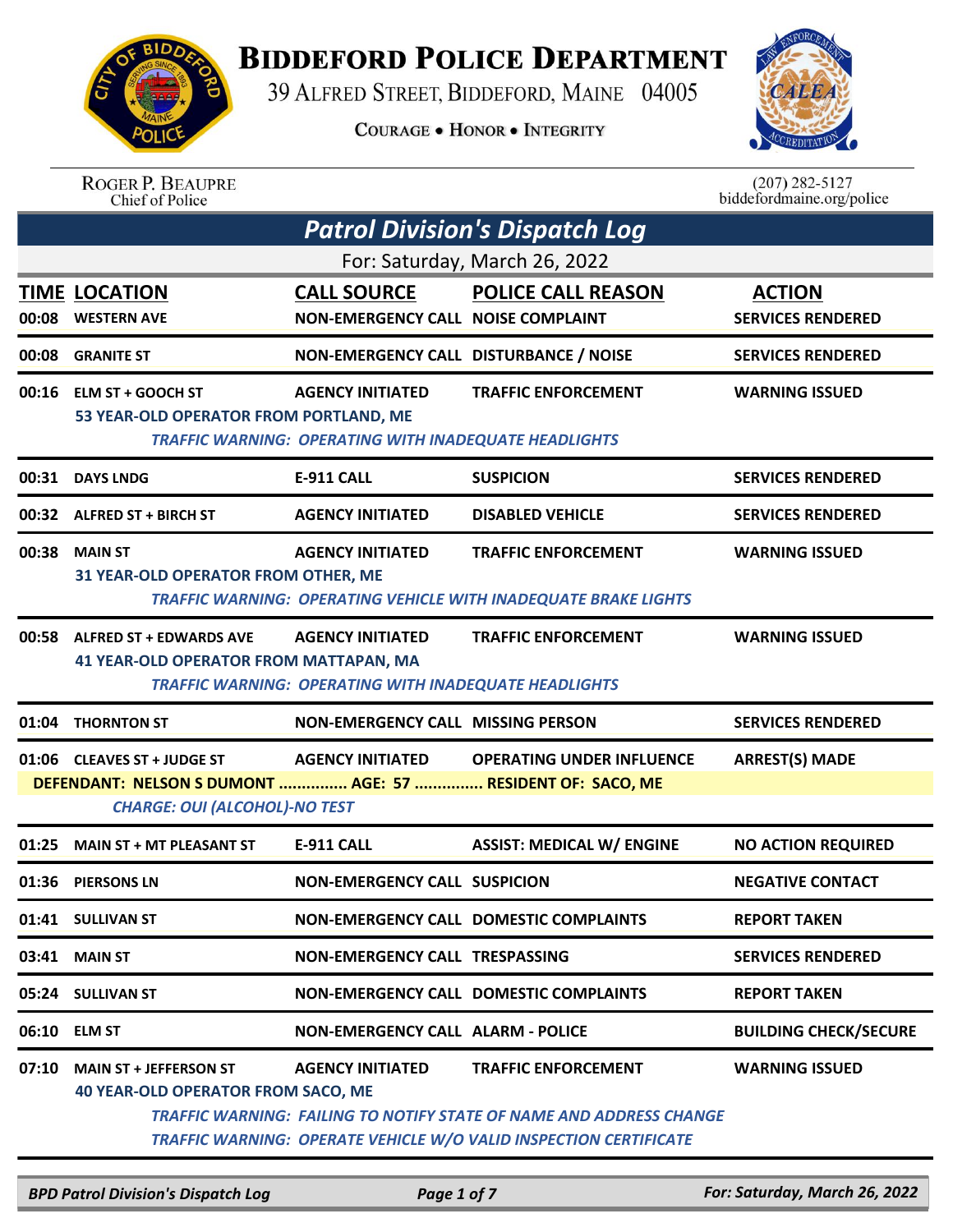|       | <b>TIME LOCATION</b><br>07:20 WENTWORTH ST                                                        | <b>CALL SOURCE</b>                                                                                                                             | <b>POLICE CALL REASON</b><br>NON-EMERGENCY CALL MENTAL ILLNESS CASES                                                                                                                   | <b>ACTION</b><br><b>UNFOUNDED</b> |
|-------|---------------------------------------------------------------------------------------------------|------------------------------------------------------------------------------------------------------------------------------------------------|----------------------------------------------------------------------------------------------------------------------------------------------------------------------------------------|-----------------------------------|
|       | 07:21 ELM ST + GOOCH ST<br><b>43 YEAR-OLD OPERATOR FROM BIDDEFORD, ME</b>                         | <b>AGENCY INITIATED</b><br><b>TRAFFIC WARNING: SPEEDING 1-9 MPH OVER LIMIT</b>                                                                 | <b>TRAFFIC ENFORCEMENT</b>                                                                                                                                                             | <b>WARNING ISSUED</b>             |
|       | 07:26 MAY ST + SOUTH ST<br><b>40 YEAR-OLD OPERATOR FROM BIDDEFORD, ME</b>                         | <b>AGENCY INITIATED</b><br><b>TRAFFIC WARNING: SPEEDING 1-9 MPH OVER LIMIT</b>                                                                 | <b>TRAFFIC ENFORCEMENT</b>                                                                                                                                                             | <b>WARNING ISSUED</b>             |
| 07:30 | <b>HILLS BEACH RD</b><br><b>19 YEAR-OLD OPERATOR FROM FALMOUTH, ME</b>                            | <b>AGENCY INITIATED</b><br><b>TRAFFIC WARNING: SPEEDING 10-14 MPH OVER LIMIT</b>                                                               | <b>TRAFFIC ENFORCEMENT</b>                                                                                                                                                             | <b>WARNING ISSUED</b>             |
|       | 07:41 ELM ST<br><b>42 YEAR-OLD OPERATOR FROM DOVER, NH</b>                                        | <b>AGENCY INITIATED</b><br><b>TRAFFIC WARNING: SPEEDING 1-9 MPH OVER LIMIT</b>                                                                 | <b>TRAFFIC ENFORCEMENT</b><br><b>TRAFFIC WARNING: FAILING TO HAVE MOTOR VEHICLE LICENSE IN POSSESION</b>                                                                               | <b>WARNING ISSUED</b>             |
|       | 07:48 POOL ST<br>26 YEAR-OLD OPERATOR FROM BIDDEFORD, ME                                          | <b>AGENCY INITIATED</b><br><b>TRAFFIC WARNING: SPEEDING 1-9 MPH OVER LIMIT</b>                                                                 | <b>TRAFFIC ENFORCEMENT</b>                                                                                                                                                             | <b>WARNING ISSUED</b>             |
| 07:53 | <b>SOUTH ST + COUNTRY DR</b><br>35 YEAR-OLD OPERATOR FROM SHAPLEIGH, ME                           | <b>AGENCY INITIATED</b><br><b>TRAFFIC CITATION: SPEEDING 15-19 MPH OVER LIMIT</b>                                                              | <b>TRAFFIC ENFORCEMENT</b>                                                                                                                                                             | <b>VSAC ISSUED</b>                |
|       | 07:54 ELM ST<br><b>45 YEAR-OLD OPERATOR FROM PORTLAND, ME</b>                                     | <b>AGENCY INITIATED</b>                                                                                                                        | <b>TRAFFIC ENFORCEMENT</b><br>TRAFFIC WARNING: OPERATE VEHICLE W/O VALID INSPECTION CERTIFICATE                                                                                        | <b>WARNING ISSUED</b>             |
|       | 07:59 POOL ST + HIDDEN FARM RD                                                                    | <b>AGENCY INITIATED</b>                                                                                                                        | <b>TRAFFIC ENFORCEMENT</b>                                                                                                                                                             | <b>VSAC ISSUED</b>                |
|       | 08:10 SOUTH ST<br>21 YEAR-OLD OPERATOR FROM LYMAN, ME                                             | <b>AGENCY INITIATED</b><br><b>TRAFFIC CITATION: SPEEDING 10-14 MPH OVER LIMIT</b><br><b>TRAFFIC WARNING: FAILURE TO REGISTER VEHICLE</b>       | <b>TRAFFIC ENFORCEMENT</b><br><b>TRAFFIC WARNING: OPERATING VEHICLE WITH SUB-STANDARD WINDOW TINT</b>                                                                                  | <b>VSAC ISSUED</b>                |
| 08:23 | <b>SOUTH ST</b><br>52 YEAR-OLD OPERATOR FROM SANFORD, ME<br>54 YEAR-OLD OPERATOR FROM SANFORD, ME | <b>AGENCY INITIATED</b><br><b>TRAFFIC WARNING: OBSCURING MOTOR VEHICLE PLATES MARKS</b><br><b>TRAFFIC WARNING: SPEEDING 1-9 MPH OVER LIMIT</b> | <b>TRAFFIC ENFORCEMENT</b><br><b>TRAFFIC WARNING: FAILING TO NOTIFY STATE OF NAME AND ADDRESS CHANGE</b><br><b>TRAFFIC WARNING: FAILING TO NOTIFY STATE OF NAME AND ADDRESS CHANGE</b> | <b>WARNING ISSUED</b>             |
|       | 08:28 POOL ST<br>21 YEAR-OLD OPERATOR FROM CRYSTAL, ME                                            | <b>AGENCY INITIATED</b><br><b>TRAFFIC CITATION: SPEEDING 15 TO 19 OVER LIMIT</b>                                                               | <b>TRAFFIC ENFORCEMENT</b>                                                                                                                                                             | <b>VSAC ISSUED</b>                |
|       | <b>BPD Patrol Division's Dispatch Log</b>                                                         | Page 2 of 7                                                                                                                                    |                                                                                                                                                                                        | For: Saturday, March 26, 2022     |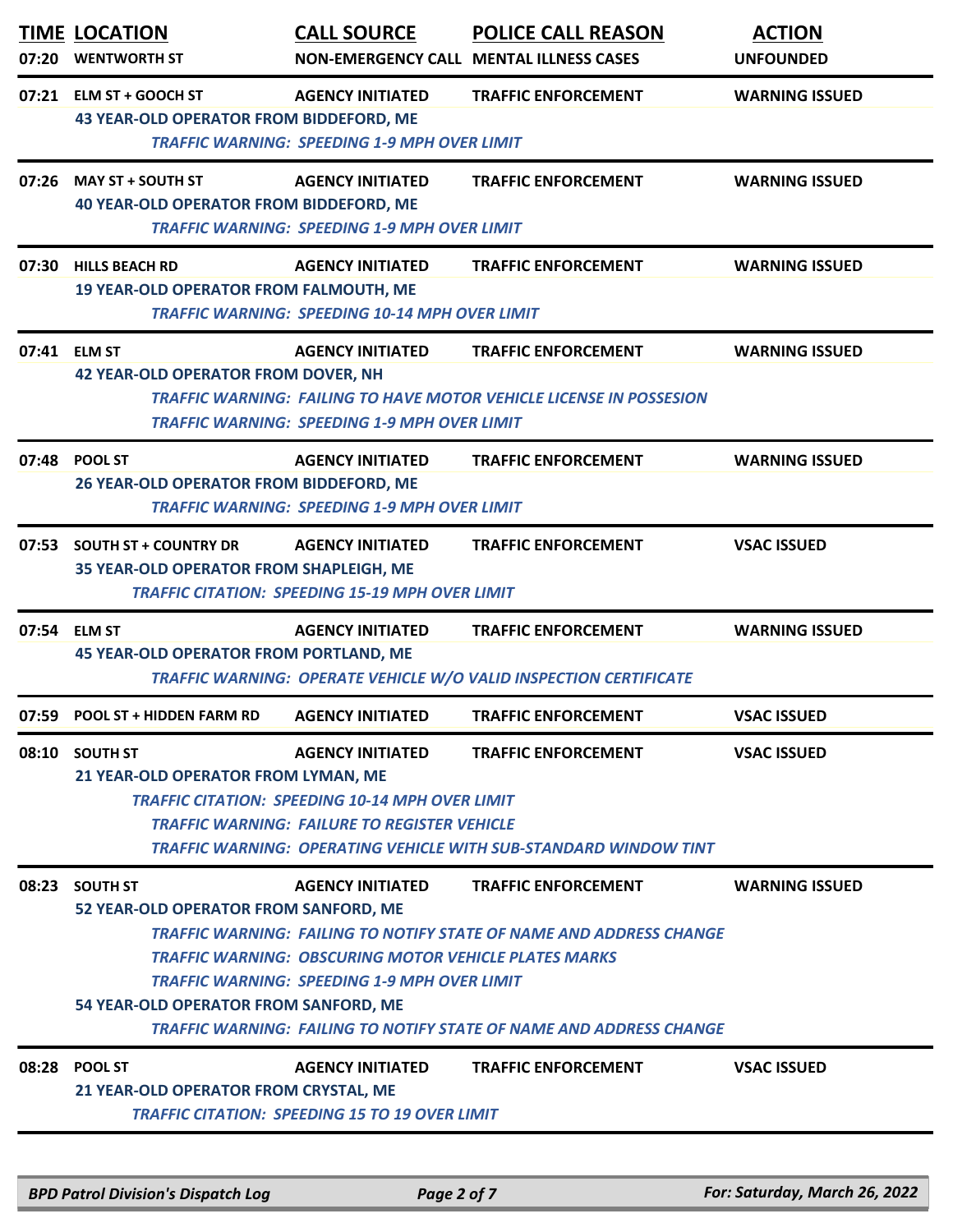| 08:46<br>09:06<br>09:23<br>09:35 | <b>WENTWORTH ST</b><br><b>WEST ST + DEBBIE AVE</b><br>36 YEAR-OLD OPERATOR FROM BIDDEFORD, ME<br><b>GUINEA RD</b><br>51 YEAR-OLD OPERATOR FROM LEHI, UT<br><b>POOL ST</b>                                              | <b>AGENCY INITIATED</b><br><b>TRAFFIC WARNING: SPEEDING 10-14 MPH OVER LIMIT</b><br><b>AGENCY INITIATED</b><br><b>TRAFFIC WARNING: SPEEDING 10-14 MPH OVER LIMIT</b> | <b>NON-EMERGENCY CALL MENTAL ILLNESS CASES</b><br><b>TRAFFIC ENFORCEMENT</b><br><b>TRAFFIC WARNING: FAILING TO NOTIFY STATE OF NAME AND ADDRESS CHANGE</b><br><b>TRAFFIC ENFORCEMENT</b> | <b>SERVICES RENDERED</b><br><b>WARNING ISSUED</b><br><b>WARNING ISSUED</b> |  |  |
|----------------------------------|------------------------------------------------------------------------------------------------------------------------------------------------------------------------------------------------------------------------|----------------------------------------------------------------------------------------------------------------------------------------------------------------------|------------------------------------------------------------------------------------------------------------------------------------------------------------------------------------------|----------------------------------------------------------------------------|--|--|
|                                  |                                                                                                                                                                                                                        |                                                                                                                                                                      |                                                                                                                                                                                          |                                                                            |  |  |
|                                  |                                                                                                                                                                                                                        |                                                                                                                                                                      |                                                                                                                                                                                          |                                                                            |  |  |
|                                  |                                                                                                                                                                                                                        |                                                                                                                                                                      |                                                                                                                                                                                          |                                                                            |  |  |
|                                  |                                                                                                                                                                                                                        | <b>AGENCY INITIATED</b>                                                                                                                                              | <b>COMMUNITY ENGAGEMENT</b>                                                                                                                                                              | <b>SERVICES RENDERED</b>                                                   |  |  |
| 09:43                            | <b>SOUTH ST + WESTERN AVE</b><br>28 YEAR-OLD OPERATOR FROM BIDDEFORD, ME                                                                                                                                               | <b>AGENCY INITIATED</b><br><b>TRAFFIC CITATION: SPEEDING 10-14 MPH OVER LIMIT</b>                                                                                    | <b>TRAFFIC ENFORCEMENT</b>                                                                                                                                                               | <b>VSAC ISSUED</b>                                                         |  |  |
| 09:44                            | <b>POOL ST + NEWTOWN RD</b><br>29 YEAR-OLD OPERATOR FROM OLD ORCHARD BEACH, ME                                                                                                                                         | <b>AGENCY INITIATED</b><br><b>TRAFFIC CITATION: SPEEDING 15-19 MPH OVER LIMIT</b>                                                                                    | <b>TRAFFIC ENFORCEMENT</b>                                                                                                                                                               | <b>VSAC ISSUED</b>                                                         |  |  |
| 09:50                            | <b>MAIN ST</b>                                                                                                                                                                                                         | <b>NON-EMERGENCY CALL ALARM - POLICE</b>                                                                                                                             |                                                                                                                                                                                          | <b>BUILDING CHECK/SECURE</b>                                               |  |  |
| 09:50                            | <b>ALFRED ST</b>                                                                                                                                                                                                       | <b>NON-EMERGENCY CALL BOLO</b>                                                                                                                                       |                                                                                                                                                                                          | <b>NEGATIVE CONTACT</b>                                                    |  |  |
| 09:58                            | <b>WENTWORTH ST</b>                                                                                                                                                                                                    |                                                                                                                                                                      | NON-EMERGENCY CALL MENTAL ILLNESS CASES                                                                                                                                                  | <b>WARNING ISSUED</b>                                                      |  |  |
|                                  | 10:08 ALFRED ST + MAIN ST<br>31 YEAR-OLD OPERATOR FROM SACO, ME                                                                                                                                                        | <b>AGENCY INITIATED</b>                                                                                                                                              | <b>TRAFFIC ENFORCEMENT</b><br><b>TRAFFIC CITATION: USE OF HANDHELD DEVICE WHILE OPERATING MV (1ST OFFENSE)</b>                                                                           | <b>VSAC ISSUED</b>                                                         |  |  |
|                                  | 10:26 GRANITE ST + BERGERON LN<br>55 YEAR-OLD OPERATOR FROM BIDDEFORD, ME                                                                                                                                              | <b>AGENCY INITIATED</b><br><b>TRAFFIC WARNING: SPEEDING 1-9 MPH OVER LIMIT</b>                                                                                       | <b>TRAFFIC ENFORCEMENT</b>                                                                                                                                                               | <b>WARNING ISSUED</b>                                                      |  |  |
| 10:37                            | <b>AGENCY INITIATED</b><br><b>TRAFFIC ENFORCEMENT</b><br><b>WARNING ISSUED</b><br><b>SOUTH ST + WESTERN AVE</b><br><b>48 YEAR-OLD OPERATOR FROM LYMAN, ME</b><br><b>TRAFFIC WARNING: SPEEDING 10-14 MPH OVER LIMIT</b> |                                                                                                                                                                      |                                                                                                                                                                                          |                                                                            |  |  |
| 10:44 SOUTH ST                   | 57 YEAR-OLD OPERATOR FROM BIDDEFORD, ME                                                                                                                                                                                | <b>AGENCY INITIATED</b><br><b>TRAFFIC WARNING: FAILURE TO REGISTER VEHICLE</b>                                                                                       | <b>TRAFFIC ENFORCEMENT</b><br>TRAFFIC WARNING: OPERATE VEHICLE W/O VALID INSPECTION CERTIFICATE                                                                                          | <b>WARNING ISSUED</b>                                                      |  |  |
|                                  | 10:52 SOUTH ST + PAQUIN AVE<br>32 YEAR-OLD OPERATOR FROM WELLS, ME                                                                                                                                                     | <b>AGENCY INITIATED</b><br><b>TRAFFIC WARNING: SPEEDING 1-9 MPH OVER LIMIT</b>                                                                                       | <b>TRAFFIC ENFORCEMENT</b>                                                                                                                                                               | <b>WARNING ISSUED</b>                                                      |  |  |
|                                  | <b>10:53 FORTUNES ROCKS RD</b>                                                                                                                                                                                         | <b>AGENCY INITIATED</b>                                                                                                                                              | <b>COMMUNITY ENGAGEMENT</b>                                                                                                                                                              | <b>NO VIOLATION</b>                                                        |  |  |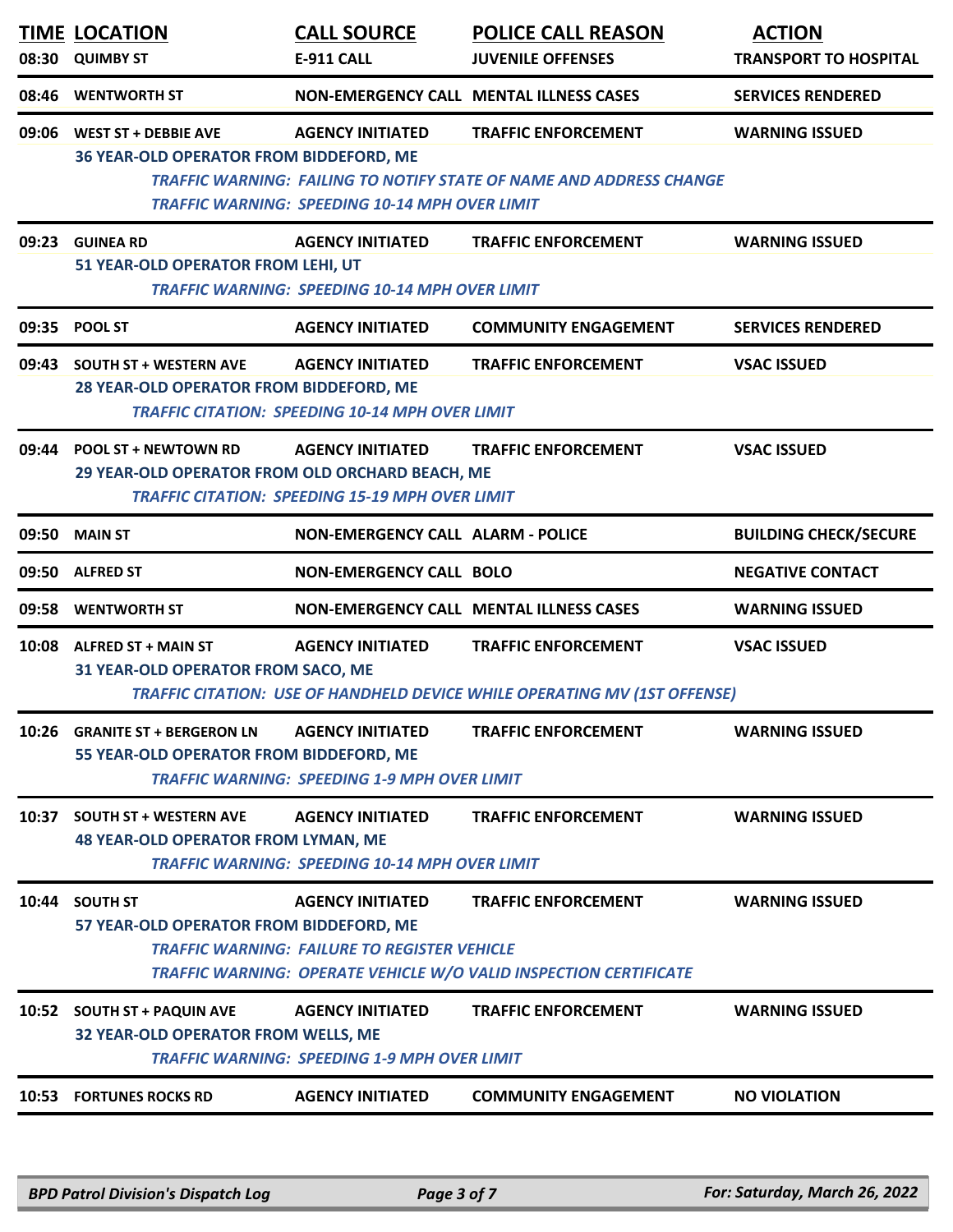|       | <b>TIME LOCATION</b><br>10:57 SOUTH ST + WESTMORE AVE                              | <b>CALL SOURCE</b><br><b>AGENCY INITIATED</b>                                                                                                                                                                                                                                  | <b>POLICE CALL REASON</b><br><b>TRAFFIC ENFORCEMENT</b>                                                                                                                  | <b>ACTION</b><br><b>VSAC ISSUED</b> |
|-------|------------------------------------------------------------------------------------|--------------------------------------------------------------------------------------------------------------------------------------------------------------------------------------------------------------------------------------------------------------------------------|--------------------------------------------------------------------------------------------------------------------------------------------------------------------------|-------------------------------------|
|       | 32 YEAR-OLD OPERATOR FROM BIDDEFORD, ME                                            | <b>TRAFFIC CITATION: SPEEDING 10-14 MPH OVER LIMIT</b>                                                                                                                                                                                                                         | TRAFFIC WARNING: FAILING TO NOTIFY STATE OF NAME AND ADDRESS CHANGE                                                                                                      |                                     |
|       | 10:59 BEACH HOUSE LN                                                               | <b>AGENCY INITIATED</b>                                                                                                                                                                                                                                                        | <b>COMMUNITY ENGAGEMENT</b>                                                                                                                                              | <b>SERVICES RENDERED</b>            |
|       | 11:09 SOUTH ST<br>29 YEAR-OLD OPERATOR FROM MEDFIELD, MA                           | <b>AGENCY INITIATED</b><br><b>TRAFFIC CITATION: SPEEDING 15-19 MPH OVER LIMIT</b>                                                                                                                                                                                              | <b>TRAFFIC ENFORCEMENT</b>                                                                                                                                               | <b>VSAC ISSUED</b>                  |
|       | 11:14 FOSS ST                                                                      | <b>AGENCY INITIATED</b>                                                                                                                                                                                                                                                        | <b>OUT FOR FOLLOW UP</b>                                                                                                                                                 | <b>SERVICES RENDERED</b>            |
|       | 11:21 SOUTH ST + MAPLEWOOD AVE<br><b>45 YEAR-OLD OPERATOR FROM SCARBOROUGH, ME</b> | <b>AGENCY INITIATED</b>                                                                                                                                                                                                                                                        | <b>TRAFFIC ENFORCEMENT</b><br><b>TRAFFIC WARNING: IMPROPERLY PASSING EMERGENCY VEH USING LIGHTS</b><br>TRAFFIC WARNING: OPERATE VEHICLE W/O VALID INSPECTION CERTIFICATE | <b>WARNING ISSUED</b>               |
| 11:28 | <b>HILLS BEACH RD</b>                                                              | <b>AGENCY INITIATED</b>                                                                                                                                                                                                                                                        | <b>SHELLFISH VIOLATION</b>                                                                                                                                               | <b>NO VIOLATION</b>                 |
|       | 49 YEAR-OLD OPERATOR FROM OLD ORCHARD BEACH, ME                                    |                                                                                                                                                                                                                                                                                | TRAFFIC CITATION: PASS 18 OR OLDER; OPER NOT PROPERLY SECURED IN SEAT BELT 2ND OFFENSE                                                                                   |                                     |
|       |                                                                                    | <b>TRAFFIC WARNING: FAILING TO CARRY VEHICLE REGISTRATION</b><br><b>TRAFFIC WARNING: SPEEDING 10-14 MPH OVER LIMIT</b>                                                                                                                                                         | <b>TRAFFIC WARNING: FAILING TO NOTIFY STATE OF NAME AND ADDRESS CHANGE</b>                                                                                               |                                     |
|       | 11:47 WASHINGTON ST                                                                | NON-EMERGENCY CALL HARASSMENT                                                                                                                                                                                                                                                  |                                                                                                                                                                          | <b>REFERRED OTHER AGENCY</b>        |
|       | <b>MAY ST + ORCHARD ST</b><br><b>36 YEAR-OLD OPERATOR FROM SANFORD, ME</b>         | <b>AGENCY INITIATED</b><br><b>TRAFFIC WARNING: FAILING TO CARRY VEHICLE REGISTRATION</b><br><b>TRAFFIC WARNING: FAILURE TO REGISTER VEHICLE</b><br><b>TRAFFIC WARNING: OBSCURING MOTOR VEHICLE PLATES MARKS</b><br><b>TRAFFIC WARNING: OPERATING A DEFECTIVE MOTOR VEHICLE</b> | <b>TRAFFIC ENFORCEMENT</b><br><b>TRAFFIC CITATION: OPERATE VEHICLE W/O VALID INSPECTION CERTIFICATE</b>                                                                  | <b>VSAC ISSUED</b>                  |
|       | 12:05 BIRCH ST + ALFRED ST                                                         |                                                                                                                                                                                                                                                                                | NON-EMERGENCY CALL VEHICLE CRASH - POLICE ONLY                                                                                                                           | <b>SERVICES RENDERED</b>            |
|       | 12:16 FORTUNES ROCKS RD                                                            | <b>E-911 CALL</b>                                                                                                                                                                                                                                                              | 911 MISUSE                                                                                                                                                               | <b>UNFOUNDED</b>                    |
| 11:49 | 12:25 HILL ST<br><b>28 YEAR-OLD OPERATOR FROM BIDDEFORD, ME</b>                    | <b>AGENCY INITIATED</b><br><b>TRAFFIC CITATION: SPEEDING 10-14 MPH OVER LIMIT</b>                                                                                                                                                                                              | <b>TRAFFIC ENFORCEMENT</b>                                                                                                                                               | <b>VSAC ISSUED</b>                  |
|       | <b>12:35 HILL ST</b><br><b>40 YEAR-OLD OPERATOR FROM BIDDEFORD, ME</b>             | <b>AGENCY INITIATED</b><br><b>TRAFFIC WARNING: SPEEDING 1-9 MPH OVER LIMIT</b>                                                                                                                                                                                                 | <b>TRAFFIC ENFORCEMENT</b>                                                                                                                                               | <b>WARNING ISSUED</b>               |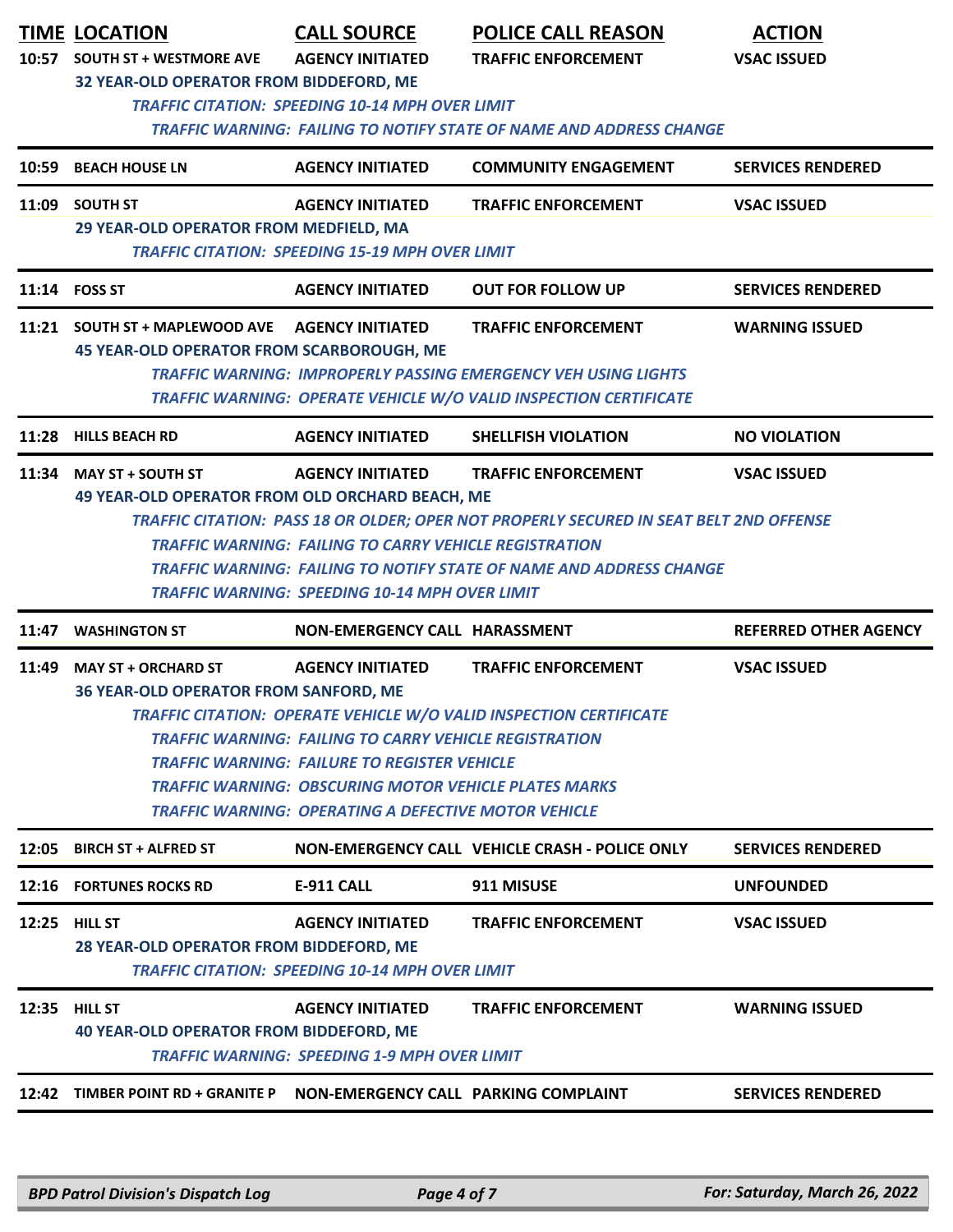| 12:48 | <b>TIME LOCATION</b><br><b>HILL ST + PENNY AVE</b>                                                      | <b>CALL SOURCE</b><br><b>AGENCY INITIATED</b>                                  | <b>POLICE CALL REASON</b><br><b>TRAFFIC ENFORCEMENT</b>                                                                                          | <b>ACTION</b><br><b>WARNING ISSUED</b> |  |  |  |
|-------|---------------------------------------------------------------------------------------------------------|--------------------------------------------------------------------------------|--------------------------------------------------------------------------------------------------------------------------------------------------|----------------------------------------|--|--|--|
|       | <b>49 YEAR-OLD OPERATOR FROM BIDDEFORD, ME</b><br><b>TRAFFIC WARNING: SPEEDING 10-14 MPH OVER LIMIT</b> |                                                                                |                                                                                                                                                  |                                        |  |  |  |
|       | 13:02 PRECOURT ST + BAKERS WAY<br>34 YEAR-OLD OPERATOR FROM KENNEBUNK, ME                               | <b>AGENCY INITIATED</b>                                                        | <b>TRAFFIC ENFORCEMENT</b>                                                                                                                       | <b>WARNING ISSUED</b>                  |  |  |  |
|       | <b>TRAFFIC WARNING: OPERATE VEHICLE W/O VALID INSPECTION CERTIFICATE</b>                                |                                                                                |                                                                                                                                                  |                                        |  |  |  |
|       | 13:07 MAY ST<br>37 YEAR-OLD OPERATOR FROM BIDDEFORD, ME                                                 | <b>AGENCY INITIATED</b><br><b>TRAFFIC WARNING: SPEEDING 1-9 MPH OVER LIMIT</b> | <b>TRAFFIC ENFORCEMENT</b>                                                                                                                       | <b>WARNING ISSUED</b>                  |  |  |  |
|       | 13:19 MAY ST + TAYLOR ST                                                                                | <b>AGENCY INITIATED</b>                                                        | <b>TRAFFIC ENFORCEMENT</b>                                                                                                                       | <b>VSAC ISSUED</b>                     |  |  |  |
|       | <b>66 YEAR-OLD OPERATOR FROM MONMOUTH, ME</b>                                                           | <b>TRAFFIC WARNING: SPEEDING 1-9 MPH OVER LIMIT</b>                            | <b>TRAFFIC CITATION: FAILING TO PRODUCE EVIDENCE OF VEHICLE INSURANCE</b>                                                                        |                                        |  |  |  |
|       | 13:34 MAY ST                                                                                            | <b>AGENCY INITIATED</b>                                                        | <b>TRAFFIC ENFORCEMENT</b>                                                                                                                       | <b>VSAC ISSUED</b>                     |  |  |  |
|       | <b>45 YEAR-OLD OPERATOR FROM BIDDEFORD, ME</b>                                                          | <b>TRAFFIC WARNING: SPEEDING 10-14 MPH OVER LIMIT</b>                          | TRAFFIC CITATION: OPERATE VEHICLE W/O VALID INSPECTION CERTIFICATE<br><b>TRAFFIC WARNING: FAILING TO NOTIFY STATE OF NAME AND ADDRESS CHANGE</b> |                                        |  |  |  |
|       | 13:39 POOL ST + HIDDEN FARM RD                                                                          | <b>AGENCY INITIATED</b>                                                        | <b>TRAFFIC ENFORCEMENT</b>                                                                                                                       | <b>VSAC ISSUED</b>                     |  |  |  |
|       | <b>40 YEAR-OLD OPERATOR FROM LEWISTON, ME</b>                                                           | <b>TRAFFIC WARNING: SPEEDING 10-14 MPH OVER LIMIT</b>                          | <b>TRAFFIC CITATION: OPERATE VEHICLE W/O VALID INSPECTION CERTIFICATE</b>                                                                        |                                        |  |  |  |
|       | 13:39 ELM ST                                                                                            | <b>E-911 CALL</b>                                                              | <b>ASSAULT</b>                                                                                                                                   | <b>REPORT TAKEN</b>                    |  |  |  |
|       | 13:44 ALFRED ST                                                                                         | <b>NON-EMERGENCY CALL BOLO</b>                                                 |                                                                                                                                                  | <b>UNFOUNDED</b>                       |  |  |  |
|       | 13:46 WENTWORTH ST                                                                                      | NON-EMERGENCY CALL HARASSMENT                                                  |                                                                                                                                                  | <b>SERVICES RENDERED</b>               |  |  |  |
| 13:54 | <b>MAIN ST</b>                                                                                          | <b>AGENCY INITIATED</b>                                                        | <b>COMMUNITY ENGAGEMENT</b>                                                                                                                      | <b>WARNING ISSUED</b>                  |  |  |  |
|       | 14:02 POOL ST                                                                                           | <b>NON-EMERGENCY CALL WEAPONS</b>                                              |                                                                                                                                                  | <b>UNFOUNDED</b>                       |  |  |  |
|       | 14:12 GRAHAM ST                                                                                         | <b>AGENCY INITIATED</b>                                                        | <b>PAPERWORK</b>                                                                                                                                 | <b>PAPERWORK SERVED</b>                |  |  |  |
|       | 14:26 GODBOUT WAY                                                                                       | NON-EMERGENCY CALL TRESPASSING                                                 |                                                                                                                                                  | <b>SERVICES RENDERED</b>               |  |  |  |
| 14:46 | <b>BRADBURY ST</b>                                                                                      | <b>NON-EMERGENCY CALL SUSPICION</b>                                            |                                                                                                                                                  | <b>NEGATIVE CONTACT</b>                |  |  |  |
| 14:50 | <b>FORTUNES ROCKS RD</b>                                                                                | <b>AGENCY INITIATED</b>                                                        | <b>COMMUNITY ENGAGEMENT</b>                                                                                                                      | <b>NO VIOLATION</b>                    |  |  |  |
| 14:56 | <b>BEACH HOUSE LN</b>                                                                                   | <b>AGENCY INITIATED</b>                                                        | <b>COMMUNITY ENGAGEMENT</b>                                                                                                                      | <b>NO VIOLATION</b>                    |  |  |  |
|       | 15:01 WINDSOR LN                                                                                        |                                                                                | NON-EMERGENCY CALL RECOVERED STOLEN PROPERTY                                                                                                     | <b>UNFOUNDED</b>                       |  |  |  |
|       | 15:05 FRANKLIN ST                                                                                       | <b>AGENCY INITIATED</b>                                                        | <b>PARKING COMPLAINT</b>                                                                                                                         | <b>VEHICLE TOWED</b>                   |  |  |  |
|       |                                                                                                         |                                                                                |                                                                                                                                                  |                                        |  |  |  |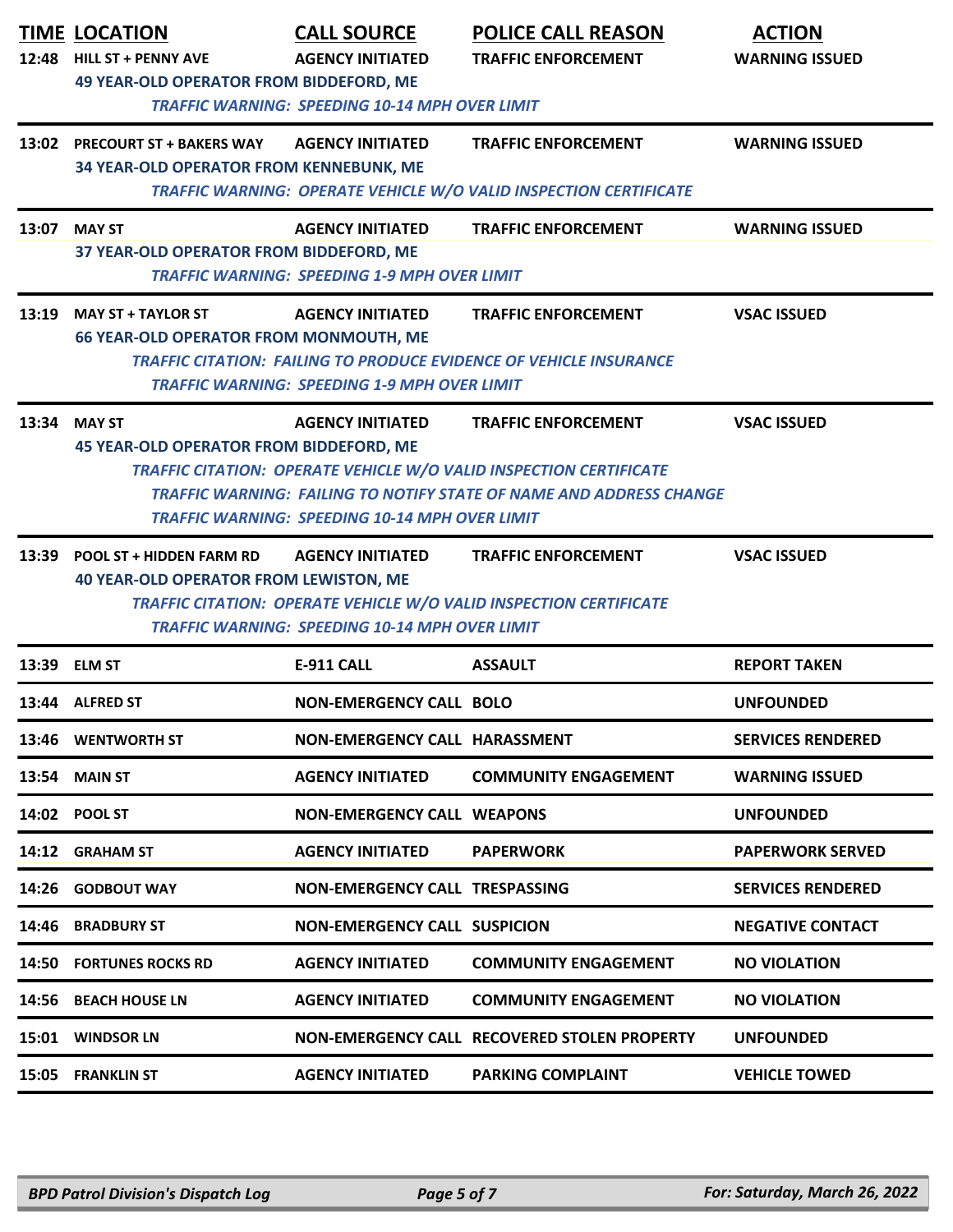| 15:23 | <b>TIME LOCATION</b><br><b>PRECOURT ST + MOUNTAIN RD</b><br><b>44 YEAR-OLD OPERATOR FROM DAYTON, ME</b> | <b>CALL SOURCE</b><br><b>AGENCY INITIATED</b><br><b>TRAFFIC WARNING: FAILURE TO REGISTER VEHICLE</b>                                           | <b>POLICE CALL REASON</b><br><b>TRAFFIC ENFORCEMENT</b>                                         | <b>ACTION</b><br><b>WARNING ISSUED</b> |
|-------|---------------------------------------------------------------------------------------------------------|------------------------------------------------------------------------------------------------------------------------------------------------|-------------------------------------------------------------------------------------------------|----------------------------------------|
| 15:48 | <b>ALFRED ST + ROBERTS ST</b><br>33 YEAR-OLD OPERATOR FROM PORTLAND, ME                                 | <b>AGENCY INITIATED</b>                                                                                                                        | <b>TRAFFIC ENFORCEMENT</b><br>TRAFFIC WARNING: OPERATE VEHICLE W/O VALID INSPECTION CERTIFICATE | <b>WARNING ISSUED</b>                  |
| 15:54 | <b>CLEAVES ST</b>                                                                                       | <b>AGENCY INITIATED</b>                                                                                                                        | <b>CODES ENFORCEMENT</b>                                                                        | <b>REFERRED OTHER AGENCY</b>           |
|       | 16:02 SOUTH ST + OLD HOLLIS RD<br><b>36 YEAR-OLD OPERATOR FROM KENNEBUNK, ME</b>                        | <b>AGENCY INITIATED</b><br><b>TRAFFIC CITATION: SPEEDING 15-19 MPH OVER LIMIT</b>                                                              | <b>TRAFFIC ENFORCEMENT</b>                                                                      | <b>VSAC ISSUED</b>                     |
|       | 16:04 STORER ST, SACO, ME                                                                               | <b>AGENCY INITIATED</b>                                                                                                                        | <b>PAPERWORK</b>                                                                                | <b>SERVICES RENDERED</b>               |
|       | 16:48 ELM ST<br><b>68 YEAR-OLD OPERATOR FROM CAPE PORPOISE, ME</b>                                      | <b>AGENCY INITIATED</b><br><b>TRAFFIC WARNING: FAILURE TO REGISTER VEHICLE</b><br><b>TRAFFIC WARNING: OPERATING WITH INADEQUATE HEADLIGHTS</b> | <b>TRAFFIC ENFORCEMENT</b>                                                                      | <b>WARNING ISSUED</b>                  |
|       | 17:04 WENTWORTH ST                                                                                      |                                                                                                                                                | NON-EMERGENCY CALL ARTICLES LOST/FOUND                                                          | <b>SERVICES RENDERED</b>               |
|       | 17:07 ELM ST                                                                                            | <b>E-911 CALL</b>                                                                                                                              | <b>SHOPLIFTING</b>                                                                              | <b>REPORT TAKEN</b>                    |
| 17:10 | STORER ST, SACO, ME                                                                                     |                                                                                                                                                | NON-EMERGENCY CALL ASSIST OTHER AGENCY                                                          | <b>SERVICES RENDERED</b>               |
|       | 17:17 HILL ST                                                                                           | <b>NON-EMERGENCY CALL SEX OFFENSES</b>                                                                                                         |                                                                                                 | <b>REPORT TAKEN</b>                    |
|       | 17:23 HIGH ST                                                                                           | <b>AGENCY INITIATED</b>                                                                                                                        | <b>OUT FOR FOLLOW UP</b>                                                                        | <b>SERVICES RENDERED</b>               |
| 17:30 | <b>WESTERN AVE</b>                                                                                      | <b>NON-EMERGENCY CALL MISSING PERSON</b>                                                                                                       |                                                                                                 | <b>SERVICES RENDERED</b>               |
|       | 18:09 PINE ST + ELM ST                                                                                  | <b>NON-EMERGENCY CALL BOLO</b>                                                                                                                 |                                                                                                 | <b>SERVICES RENDERED</b>               |
| 18:36 | <b>ELM ST</b>                                                                                           | <b>RADIO</b>                                                                                                                                   | <b>OUT FOR FOLLOW UP</b>                                                                        | <b>SERVICES RENDERED</b>               |
| 19:07 | <b>WENTWORTH ST</b>                                                                                     | <b>RADIO</b>                                                                                                                                   | <b>OUT FOR FOLLOW UP</b>                                                                        | <b>NEGATIVE CONTACT</b>                |
| 19:35 | <b>BRADBURY ST</b>                                                                                      | <b>NON-EMERGENCY CALL MISSING PERSON</b>                                                                                                       |                                                                                                 | <b>REPORT TAKEN</b>                    |
|       | 19:37 ALFRED ST                                                                                         | <b>NON-EMERGENCY CALL SUSPICION</b>                                                                                                            |                                                                                                 | <b>SERVICES RENDERED</b>               |
|       | 19:38 HILL ST                                                                                           |                                                                                                                                                | NON-EMERGENCY CALL VEHICLE CRASH - POLICE ONLY                                                  | <b>SERVICES RENDERED</b>               |
| 20:32 | <b>HARRISON AVE</b>                                                                                     | <b>E-911 CALL</b>                                                                                                                              | 911 MISUSE                                                                                      | <b>SERVICES RENDERED</b>               |
|       | 20:46 ELM ST<br>31 YEAR-OLD OPERATOR FROM BIDDEFORD, ME                                                 | <b>AGENCY INITIATED</b>                                                                                                                        | <b>TRAFFIC ENFORCEMENT</b><br><b>TRAFFIC WARNING: OPERATING WITHOUT HEADLIGHTS AFTER DARK</b>   | <b>WARNING ISSUED</b>                  |
| 20:59 | <b>SHOPS WAY</b><br>17 YEAR-OLD OPERATOR FROM BIDDEFORD, ME                                             | <b>AGENCY INITIATED</b><br><b>TRAFFIC CITATION: VIOLATION OF INSTRUCTION PERMIT</b>                                                            | <b>TRAFFIC ENFORCEMENT</b>                                                                      | <b>VSAC ISSUED</b>                     |